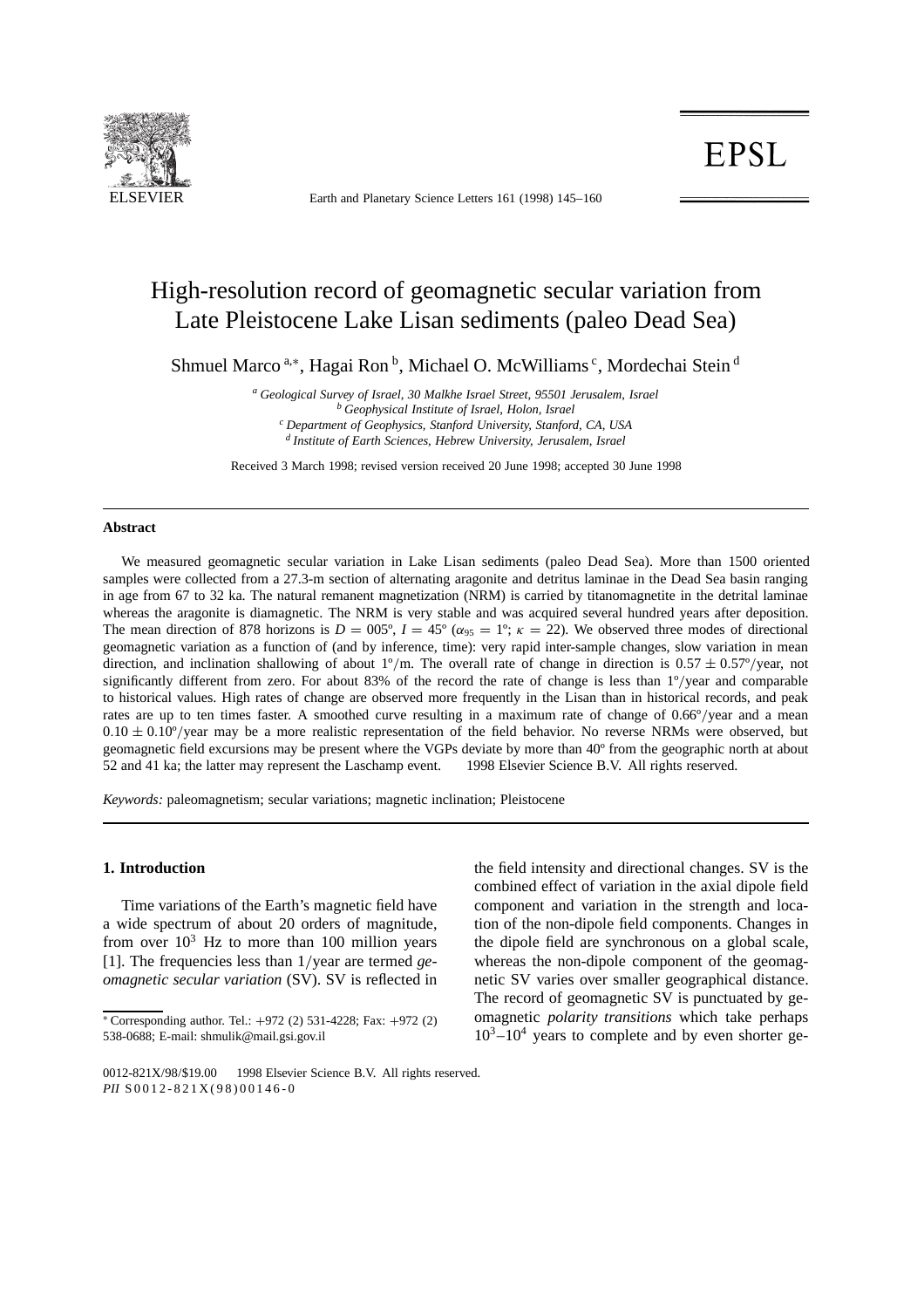

Fig. 1. Map showing the maximum extent of Lake Lisan at 180 m below mean sea level, and sampling sites PZ1 and PZ3 in the Peratzim Valley.

omagnetic *excursions* or *events* which may represent aborted polarity transitions or more localized non-dipole effects and take  $10^2 - 10^3$  years to complete. When coupled with precise age measurements, paleomagnetic variations recorded in sedimentary sequences are an important source of information about the geomagnetic field, the timing and duration of polarity transitions and excursions [1]. The temporal resolution of paleomagnetic studies is generally higher where sedimentation rates are higher. In this paper we demonstrate that the remanent magnetization of the Late Pleistocene Lisan Formation sediments can provide a high-resolution paleomagnetic record. We examine the rock-magnetic properties of the Lisan sediments, in particular lock-in depth, inclination shallowing, and the effects of soft-sediment deformation. We next show that the Lisan is a faithful recorder of the geomagnetic secular variation and conclude with discussion of the observed directional changes.

# *1.1. The Lisan Formation*

The Lisan Formation is exposed along 220 km of the Dead Sea Transform (Fig. 1). In the study area in the south Dead Sea graben it is comprised mainly of alternating laminae of white aragonite and dark

detritus, and a few thick clastic layers and gypsum. In addition, the section contains 'mixed layers' of disturbed laminae which were interpreted as seismites [2,3]. The aragonite was precipitated chemically from the upper surface of Lake Lisan whereas the detritus which contains calcite, dolomite, aragonite, quartz and clay, was carried by annual floods [4]. The chemical preservation of aragonite in the Lisan is superb due to extreme dry conditions in the Dead Sea region and the retention within the aragonite of abundant interstitial chloride salt of a high  $Mg/Ca$  ratio, inherited from the original lake, which prevented its transformation to calcite [5,6]. Lake Lisan was too saline to support bottom burrowers, leaving the sediment structure intact down to its finest details.

The Lisan aragonite was dated by  $^{14}C$  and U-series. U–Th dating was done by the  $\alpha$  counting technique [7,8], and more recently the studied section was dated by thermal ionization mass spectrometry (TIMS) [9]. The average sedimentation rate is  $0.86 \pm 0.02$  mm/year [9]. Each 2-cm-thick paleomagnetic sample therefore provides, on average, a 23-year time-slice of the paleofield.

# *1.2. Sampling and measurements*

We sampled 27.3 m out of the 43-m PZ section of Lisan sediments in the least disturbed and best exposed outcrop found at Peratzim Valley, southwest of the Dead Sea (Fig. 1). The lower part of the section, 0–1400 cm, was sampled at site PZ3 where it is best accessible. The upper part, 1445–2730 cm was sampled about 500 m west, at site PZ1. Continuous exposure along the steep canyon walls enables a direct correlation. This section was selected for detailed geochronological, paleoseismic, geochemical and paleomagnetic studies [3,6,9–11].

Sampling was done by carving a 2 cm cube pedestal with a sharp knife, placing a clear plastic box over the pedestal, measuring its orientation, removing and sealing the box. A total of 878 horizons were sampled almost contiguously, on average every 3 cm. A few parts, e.g., the bottom of PZ1, were sampled more sparsely because of gypsum layers that obstruct sampling. At several horizons we collected as many as 36 samples to test reproducibility and scatter at a single stratigraphic position.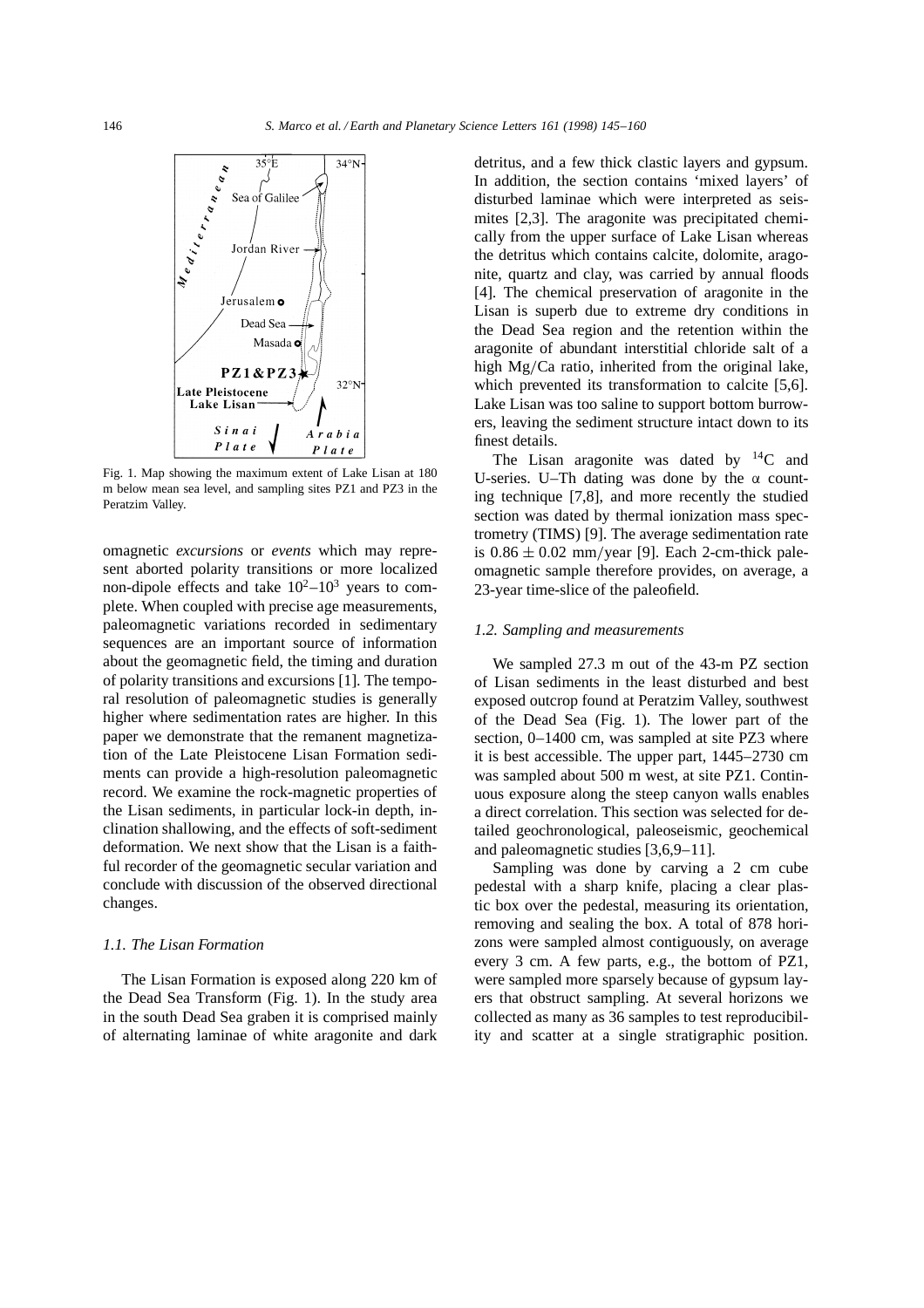Sample numbers indicate their elevation in the section.

Measurements of the magnetization vectors were done with a 2G cryogenic magnetometer at the Geophysical Institute of Israel. All the samples were treated by alternating field (AF) demagnetization in 5 to 10 mT steps up to 60 mT. Several samples were subjected to thermal demagnetization in quartz tubes in 50ºC steps up to 650ºC.

The characteristic direction of magnetization was defined by principal component analysis. The reference direction (the 'expected direction') is the geocentric axial dipole field (GAD) direction in the study area,  $I = 51^\circ$  and  $D = 0^\circ$ .

# **2. Magnetic carriers in the Lisan sediments**

#### *2.1. Rock-magnetic tests*

Natural remanent magnetization (NRM) intensities are commonly of the order of  $10^{-2}$  A/m. Between 80% and 95% of the NRM is typically removed by AF demagnetization of 50 mT or 70 mT. The mean destructive field is between 15 and 30 mT (Fig. 2).

#### *2.1.1. Electron microscope analyses*

Electron microprobe and scanning electron microscope (SEM) analyses show that the composition of the magnetic extract is best described by almost a complete spectrum of Fe–Ti oxides with widely varying grain size. These range from several  $\mu$ m up to several tens of  $\mu$ m. Composition of grains smaller than  $1 \mu m$  could not be determined.

# *2.1.2. Hysteresis properties*

Hysteresis behavior and rock-magnetic properties were measured on a MicroMag<sup>TM</sup> apparatus at the Institute for Rock Magnetism, Minnesota. Measurements were done on twelve samples of detrital laminae, one sample of the magnetic fraction extracted from a detrital lamina, and five samples of residual material after extracting magnetic material. Hysteresis parameters of material from aragonite lamina were measured also. Fig. 3 shows a comparison of the Lisan hysteresis with the results reported by Day et al. [12]. Hysteresis parameters from detrital material are ferromagnetic while the aragonite is almost purely diamagnetic. This suggests that the NRM of the Lisan resides entirely in the detrital laminae. The  $H_c$ ,  $H_{cr}$  and  $M_{rs}/M_s$  values of the magnetic extract and the bulk detrital material from which they were derived are indistinguishable (mean  $M_{rs}/M_s =$ 0.14 and 0.13, respectively). The residue that contains less magnetic material and of smaller grain size has a mean  $M_{rs}/M_s$  of 0.22. We interpret the hysteresis parameters to indicate that the grain size of the Lisan magnetic grains are pseudo-single-domain (PSD) while some multidomain (MD) and probably some superparamagnetic (SPM) grains are also present (Fig. 3). Saturation of isothermal remanent magnetization (SIRM) of the residue is reached at about 300 mT.

# *2.1.3. Anisotropy of anhysteretic remanent magnetization (ARM)*

Nine samples were subjected to ARM using a DC bias field of 0.1 mT and peak AF of 50 mT. ARM for a test sample was imparted over three different AF windows: 0–10 mT, 10–20 mT and 20–30 mT; the results were identical for each of these windows, and thus the remaining experiments were done on the 10–20 mT window only.

The results show clear evidence of ARM anisotropy, with minimum ARM perpendicular to layering, i.e., along the vertical  $(Z)$  axis. In most cases the ARM along the horizontal directions  $(X, Y)$  were quite similar and significantly larger than that along the *Z* direction. The degree of anisotropy ranges from a minimum of 3% to a maximum of 18%. These results suggest that ARM anisotropy is real and may be due to a depositional fabric and/or possibly compaction.

In conclusion, the AF experiments and the SEM and microprobe data confirm that the magnetic material in the Lisan is a magnetic phase of the titanomagnetite series. The AF coercivity, the unblocking temperature spectra, and the saturation of IRM at 300 mT also suggest titanomagnetite composition predominantly of PSD grain size with some MD and SPM grains. The magnetic material is detrital in origin and thus the NRM is most likely a depositional or post-depositional. No evidence for chemical remanent magnetization was found. The sources of the magnetic particles are probably Precambrian igneous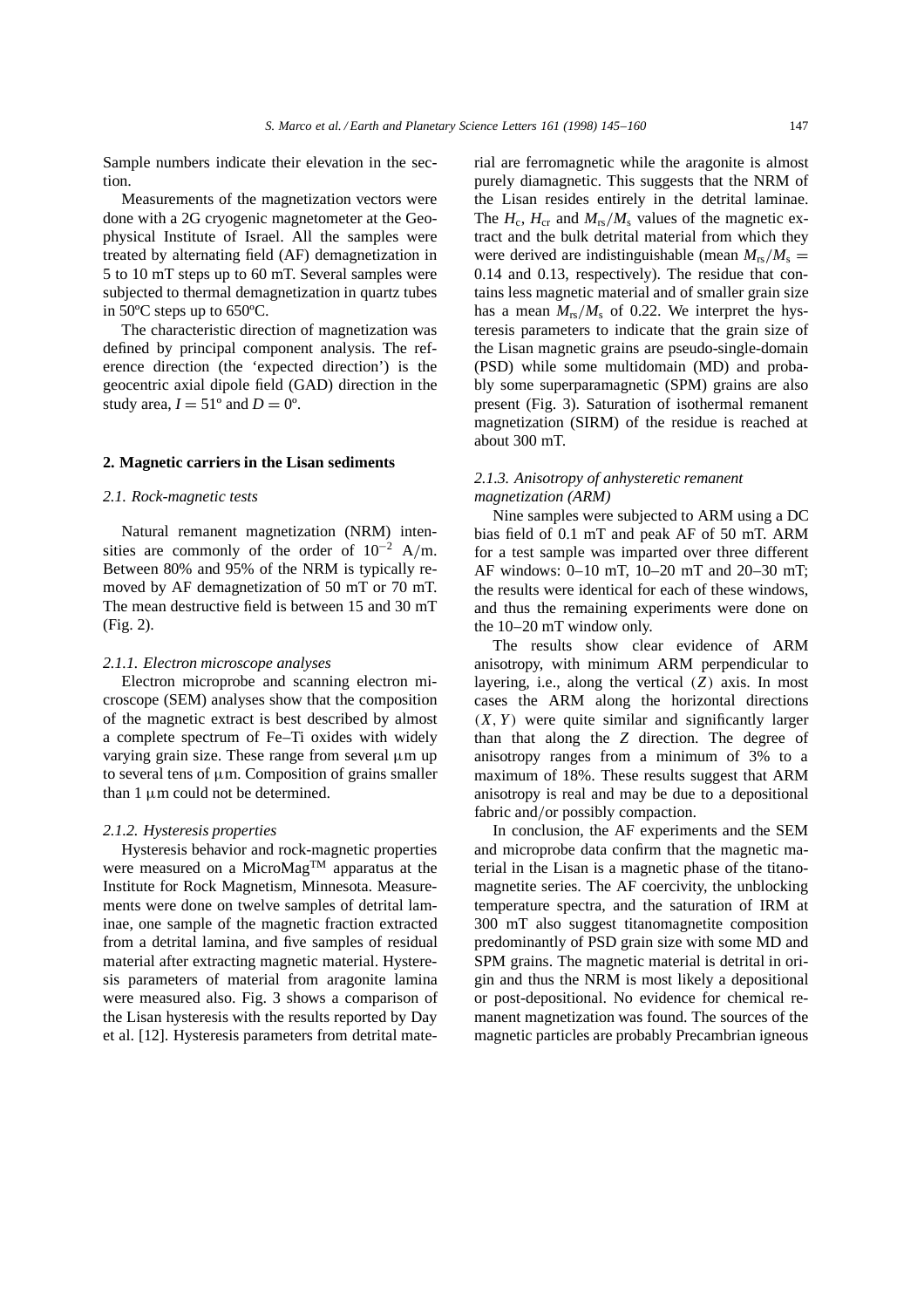

Fig. 2. Examples of demagnetization procedure. Demagnetization procedure is illustrated by normalized magnetic intensity *J*=*J*<sup>0</sup> as a function of the demagnetizing alternating field. Vector plots show projections onto horizontal planes (open symbols) and vertical planes (solid symbols). (A) Vector directions showing stable behavior. Removal of 85% of the NRM occurs at about 75 mT. The directions are stable even at low  $J/J_0$  values. (B) Results of a thermal demagnetization experiment. Vectors showing stable behavior and complete removal of the NRM at 500ºC. (C) A soft overprint (probably VRM) is removed by AF of 5 mT. Stronger AF of about 40 mT removes about 90% of the NRM. (D) A soft overprint is removed upon heating to 100ºC. Higher temperatures of about 450ºC remove the NRM almost entirely.

and metamorphic rocks, and late Tertiary basalts exposed in the Lisan catchment.

# **3. Field tests**

# *3.1. Horizontal and vertical variations*

To understand how the NRM varies in space and in time we compared the scatter of fifteen horizontally and seventeen vertically sampled sites. At each site twelve samples were collected along about 0.5 m. Samples from a single horizontal level average about 23 years, and therefore record the same paleomagnetic direction. Scatter is probably introduced during sampling, handling, and variability of the recording process. Twelve specimens sampled as close as possible vertically span about 300 years. Significant changes in field direction during this time due to SV are expected to increase the overall scatter between samples in addition to the non-field uncertainties.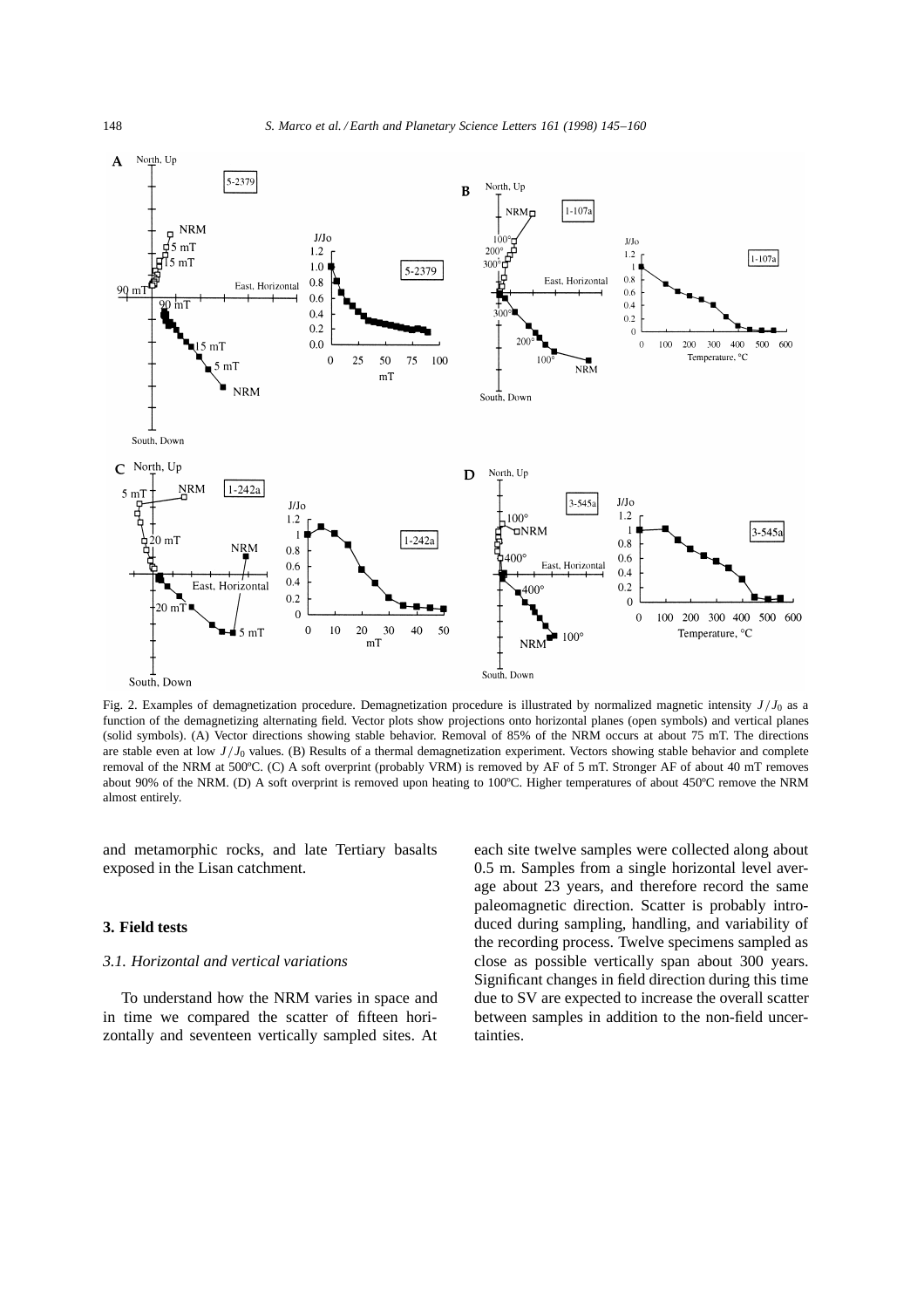

Fig. 3. The Lisan hysteresis parameters compared with Day et al.'s [12] data (solid circles).  $J_{rs}$  = saturation remanence,  $J_s$  = saturation magnetization,  $H_c$  = coercivity and  $H_{cr}$  = coercivity of remanence. Open triangles refer to the residual material that remained after extracting the magnetic grains (solid boxes) from the detrital material (open circles). The presence of single-domain (*SD*) and pseudo-single-domain (*PSD*) grains in the residue suggests that the separation process was somewhat selective.

The results (Table 1) show that the directions are more scattered in the vertically sampled sites. It is clear from the precision parameters ( $\kappa = 269 \pm 150$ ) and angular standard deviations  $(\theta_{63} = 6 \pm 2^{\circ})$  that the horizontal sites are comparable to that of rapidly cooled Holocene basalt flows from Hawaii [13]. In contrast,  $\kappa = 69 \pm 65$  and  $\theta_{63} = 12 \pm 4^{\circ}$  in the vertically sampled sites indicate larger dispersion that probably reflect SV [14].

# *3.2. Secular variation (SV)*

The directional data (Fig. 4) appear to contain three variations. The first is rapid directional fluctuation, shifting up to several tens of degrees from sample to sample. The second is a more gradual directional change of 30º–50º within several tens of centimeters to several meters. The third type is a general trend in inclination becoming shallower with increasing age. The Fisher mean direction of 878 horizons is  $D = 005^{\circ}$ ,  $I = 45^{\circ}$ ,  $\alpha_{95} = 1^{\circ}$ ,  $\kappa = 22$ (Fig. 5).

To examine the reproducibility, we collected a duplicate set of samples from 1045 to 1250 cm, a section that shows a distinct eastward deviation of declination. The second set was collected at the same site and reproduces the behavior of the first set (Fig. 4).

#### **4. Lock-in depth**

A series of tests was performed to investigate the temporal relations between the magnetization and syn-depositional deformations in the Lisan.

### *4.1. Syn-sedimentary slump test*

Intraformational folded layers of various dimensions are common throughout the Lisan Formation (Fig. 6A). The folded layers that extend laterally over several centimeters to tens of meters formed by subaqueous slumping. The original thickness of the folded layers varies from a few millimeters up to a few tens of centimeters, the thickest being 80 cm.

The in-situ magnetic directions from these folds invariably cluster around the expected direction but rotating the laminae back to horizontal deflects the vectors from the expected direction (Fig. 6B). The ratio of the precision parameters is  $6/226$  indicating that the magnetization postdates the slumping [15]. Additional suites of samples were collected from different levels in two slumped layers; layer A is 80 cm and layer B is 50 cm thick. The in-situ directions are all very close  $(<20^{\circ})$  to the expected whereas correction for the tilt shifts the directions up to 90º from the expected, regardless of the stratigraphic position (Fig. 6C).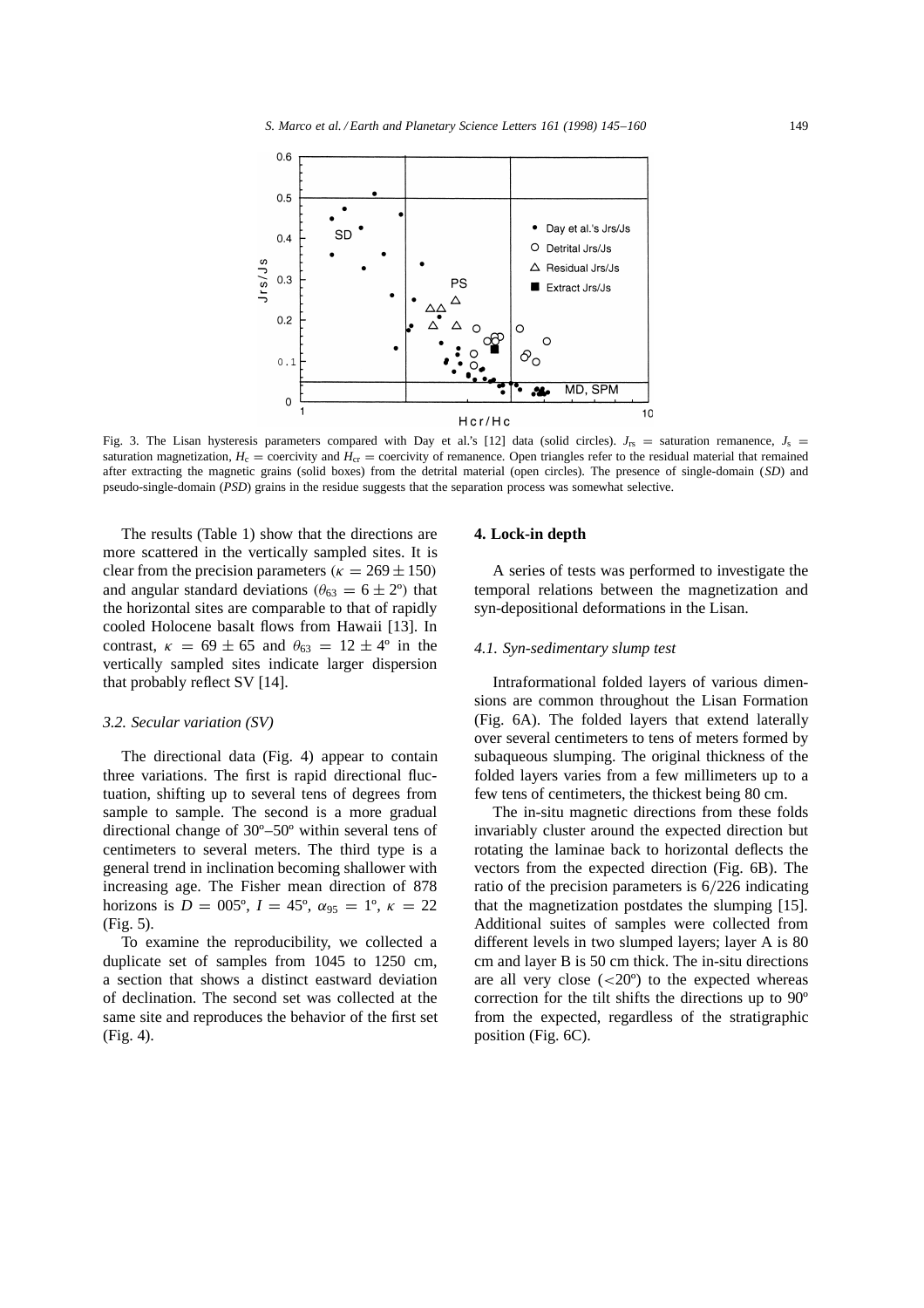Table 1 A comparison between horizontally and vertically sampled sites

| Elevation (cm)               | $\cal N$ | D <sup>o</sup>   | I(°) | К   | $\alpha_{95}$ (°) | $\theta_{63}$ (°)        |
|------------------------------|----------|------------------|------|-----|-------------------|--------------------------|
| <b>Horizontally sampled:</b> |          |                  |      |     |                   |                          |
| 40                           | 12       | 355              | 51   | 178 | 3                 | 6                        |
| 82                           | 12       | 355              | 51   | 511 | $\mathfrak{2}$    | 4                        |
| 95                           | 12       | 353              | 41   | 233 | 3                 | 5                        |
| 95                           | 12       | 358              | 50   | 469 | $\overline{c}$    | $\overline{\mathcal{L}}$ |
| 95                           | 12       | $\boldsymbol{0}$ | 51   | 351 | $\boldsymbol{2}$  | 4                        |
| 117                          | 12       | 357              | 52   | 298 | $\sqrt{2}$        | 5                        |
| 192                          | 12       | 349              | 50   | 535 | $\mathfrak{2}$    | $\overline{4}$           |
| 252                          | 12       | 359              | 48   | 348 | $\overline{c}$    | $\overline{\mathcal{L}}$ |
| 305                          | 12       | 357              | 53   | 219 | 3                 | 5                        |
| 1247                         | 12       | 355              | 43   | 216 | 3                 | 6                        |
| 1707                         | 12       | 3                | 37   | 73  | 5                 | 9                        |
| 1944                         | 12       | $\mathbf{1}$     | 38   | 315 | $\overline{c}$    | 5                        |
| 1957                         | 12       | $\overline{4}$   | 43   | 68  | 5                 | 10                       |
| 2142                         | 12       | $\overline{4}$   | 41   | 48  | 6                 | 12                       |
| 3547                         | 12       | $\boldsymbol{0}$ | 44   | 181 | 3                 | 6                        |
| Arithmetic average:          | $N = 15$ |                  |      | 269 | 3                 | 6                        |
| Std. deviation:              | $N = 15$ |                  |      | 150 | 1                 | $\overline{c}$           |
| Fisher average:              | $N = 15$ | 358              | 46   | 172 | 3                 | 6                        |
| Vertically sampled:          |          |                  |      |     |                   |                          |
| 28<br>$2 -$                  | 12       | 358              | 38   | 51  | 6                 | 11                       |
| 48<br>$26 -$                 | 12       | 360              | 44   | 39  | 6                 | 13                       |
| $41 -$<br>75                 | 12       | 347              | 40   | 16  | 10                | $20\,$                   |
| $77 - 100$                   | 12       | 349              | 21   | 77  | 5                 | 9                        |
| $101 - 132$                  | 12       | 351              | 25   | 39  | $\overline{7}$    | 13                       |
| $123 - 156$                  | 12       | 348              | 28   | 34  | $\boldsymbol{7}$  | 14                       |
| 239-274                      | 12       | 353              | 28   | 299 | $\mathfrak{2}$    | 5                        |
| 290-347                      | 12       | 353              | 26   | 125 | $\overline{4}$    | $\tau$                   |
| $503 - 535$                  | 12       | 350              | 55   | 66  | 5                 | 10                       |
| $635 - 661$                  | 12       | $\mathbf{1}$     | 37   | 35  | 7                 | 14                       |
| 1240-1280                    | 12       | 8                | 36   | 40  | 6                 | 13                       |
| 1605-1765                    | 12       | 9                | 48   | 49  | 6                 | 12                       |
| 1930-1951                    | 12       | 12               | 45   | 25  | 8                 | 16                       |
| 1955-1975                    | 12       | $\mathbf{1}$     | 41   | 65  | 5                 | 10                       |
| 2129-2156                    | 12       | 6                | 53   | 72  | 5                 | 10                       |
| 2585-2615                    | 12       | 11               | 70   | 64  | 5                 | 10                       |
| 2703-2730                    | 12       | 7                | 59   | 29  | 8                 | 15                       |
| Arithmetic average:          | $N = 17$ |                  |      | 66  | 6                 | 12                       |
| Std. deviation:              | $N = 17$ |                  |      | 65  | $\overline{c}$    | $\overline{\mathcal{A}}$ |
| Fisher average:              | $N = 17$ | 358              | 41   | 31  | 6                 | 15                       |

Each site includes twelve samples taken continuously from fifteen layers and seventeen vertical stretches along the columnar section. The horizontal sites represent about 23 years while the vertical sites span about 250–350 years. For each site we calculate mean declination, inclination, precision parameter  $(\kappa)$ , 95% confidence limit  $(\alpha_{95})$ , and angular standard deviation  $(\theta_{63})$ . Arithmetic averages with standard deviations and Fisher means for each set are at the bottom.

These results clearly show that magnetization postdates folding. Moreover, these folds indicate that the upper layer of up to 80-cm-thick Lisan sediments (equivalent to  $\sim$ 930 years) had a high enough water content to undergo slumping. The magnetization was obviously locked-in later after the sediment consolidated. The 'mixed layer' test (below) also supports this interpretation.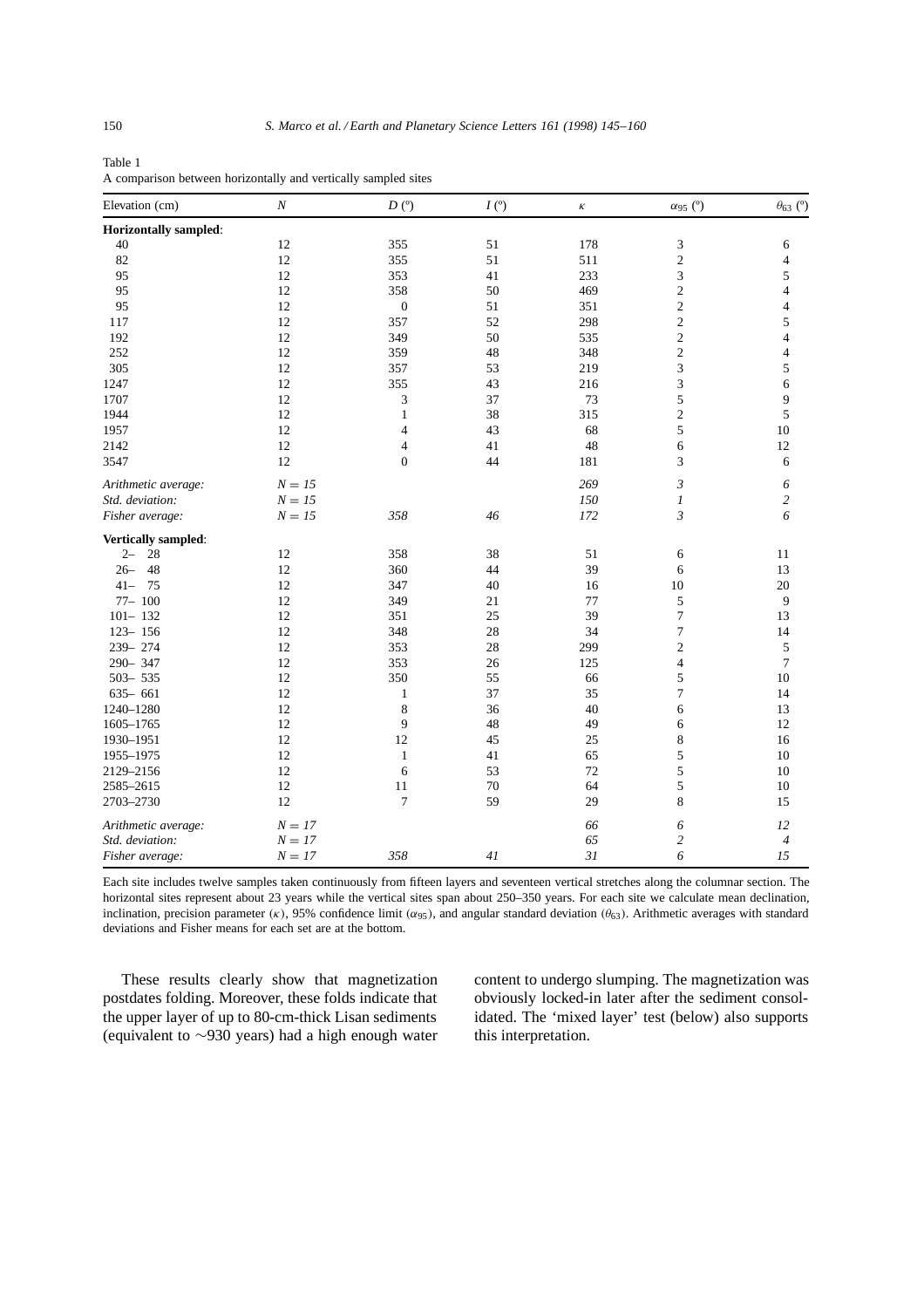

Fig. 4. Inclinations (right) and declinations (left) in sites PZ3 (up to 1400 cm) and PZ1 (1445–2730 cm). Each point represents one sample except for the twelve-sample horizons (listed in Table 1) that are represented by their Fisher means. The geocentric axial dipole (GAD) direction is represented by solid lines. A linear regression through all the inclinations shows a trend of upward increase, Inc.  $= 29 + H$ , where *H* is the height in meters ( $R = 0.618$ ). U-series ages [9] are shown at right. Inset. Results of a reproducibility test. Two sampling sets show similar declination pattern. The magnitude of eastward deviation here is similar to excursions reported in other studies. The 30º declination anomaly is larger than the misfit between the two sets.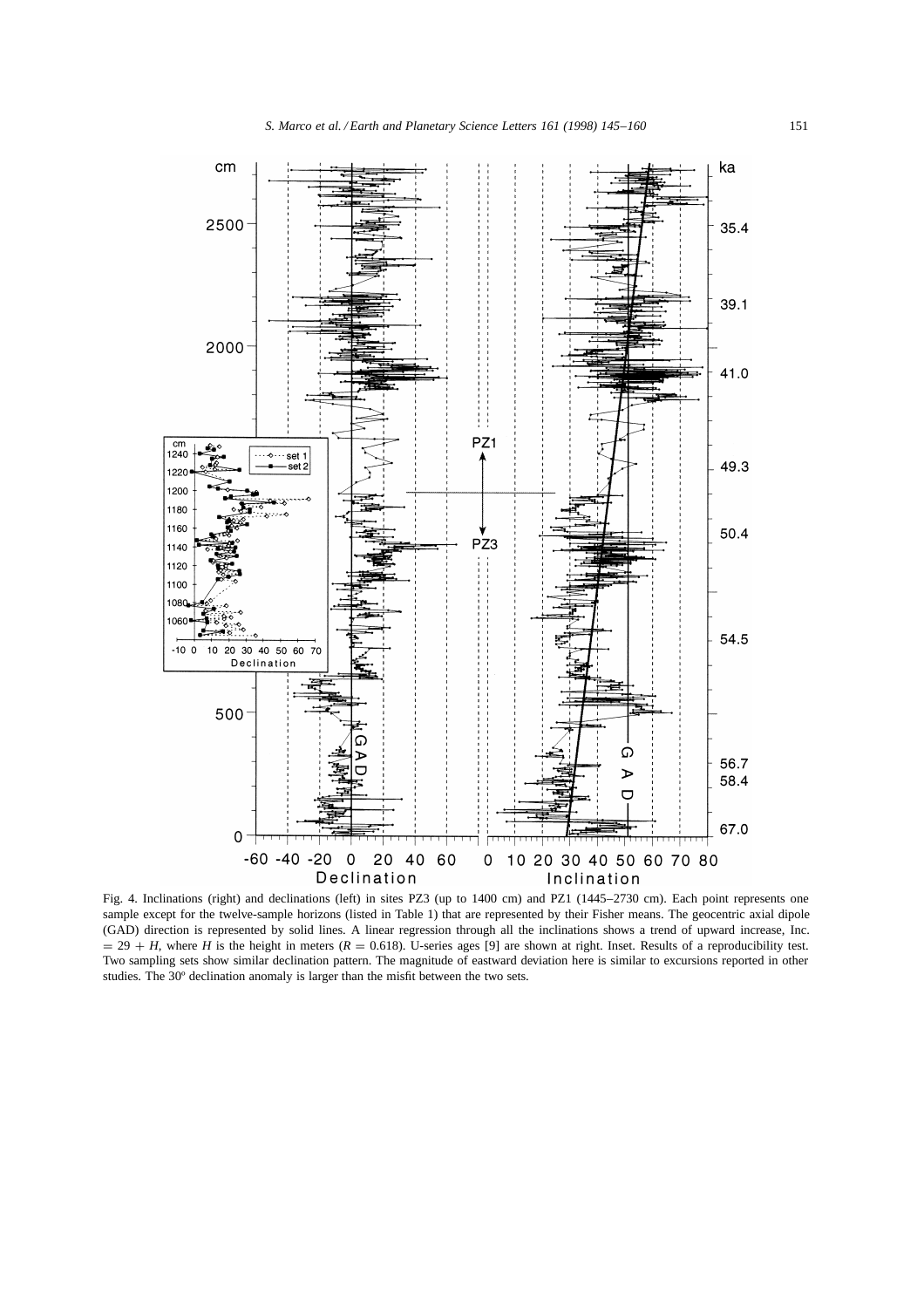

Fig. 5. An equal-area projection of all the measured directions (solid circles). Mean direction (open circle) is  $45^{\circ}/005^{\circ}$ . Expected GAD (open box) is  $51^{\circ}/000^{\circ}$ .

# *4.2. Mixed layer test*

'Mixed layers' are layers that consist of mixtures of up to 50 cm of fragmented laminae, resembling a sedimentary breccia. Their formation has been attributed to earthquake shaking that disrupted the unconsolidated sediment at the bottom of the lake [2,3]. The mixed layers provide us with a natural redeposition experiment, for we can test whether the mixed layers record the field that prevailed immediately after the earthquake, or a later field (Fig. 7). The two cases differ in the preservation of the SV record prior to the earthquake. In the first scenario, this record is lost, while in the second scenario



Fig. 6. A fold test in slumped layers (A) shows that magnetic directions in-situ are the same as the expected direction, which prevails in undisturbed layers. A schematic set of samples shows how folded layers were sampled from bottom to top. (B) A stereographic presentation of a fold test. The in-situ population (open symbols) is tightly clustered:  $\kappa = 226$ ,  $\alpha_{95} = 3.2^{\circ}$ . Tilt correction (solid symbols) offsets the vector away from the expected direction and increases dispersion with  $\kappa = 6$ ,  $\alpha_{95} = 22^{\circ}$ . (C) The angular distance between the expected direction of the magnetic field and the measured directions at various heights in layers A (boxes) and B (triangles). All the in-situ directions (open symbols) deviate by less than 20º from the expected and when the layers are rotated back to horizontal the directions depart up to 90º from the expected direction (solid symbols). The rotated directions are dispersed because the tilt correction is not uniform. The post-folding magnetization is observed in the 50-cm-thick layer B as well as the 80-cm-thick layer A, indicating that at these depths the magnetic particles can still realign with a new ambient field.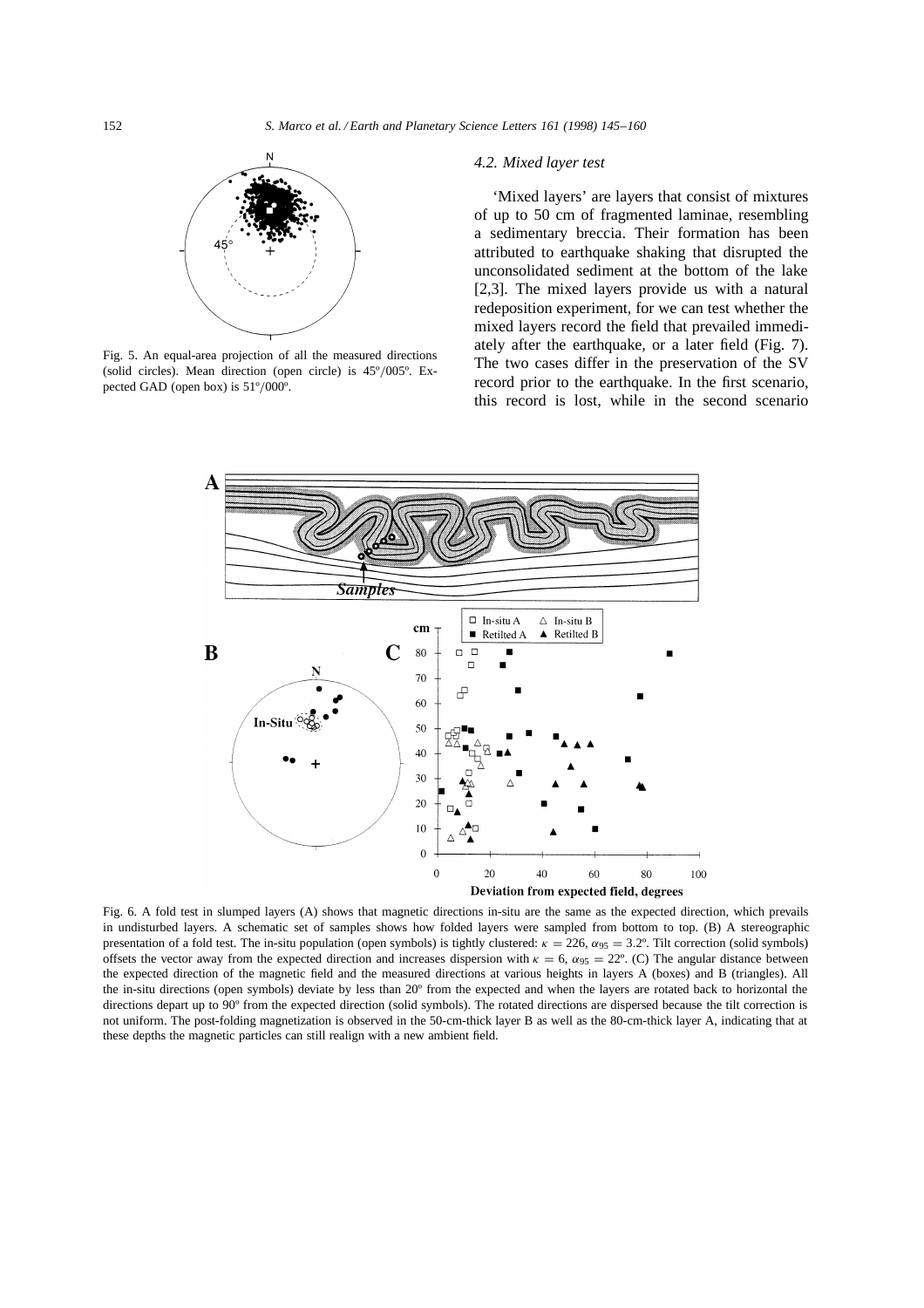

Fig. 7. Top. A schematic illustration of two scenarios of the Earth's magnetic field (center) recorded in sediments, prompt magnetization (top left) and delayed magnetization (top right). Bottom. An earthquake induces mixing of the uppermost sediment. A mixed layer (shaded) acquires new magnetization either uniformly if magnetization is acquired promptly (lower left), or variable if the acquisition of magnetization lags behind the Earth's field (lower right).

the mixed layers record SV of later time. We compared the dispersion of magnetic directions within two mixed layers with the scatter outside the mixed layer and with the dispersion within a single horizon in the mixed layer (Fig. 8). The directional variation in the mixed layers suggests that the magnetization lags behind sedimentation by an interval longer than the time equivalent to the thickness of the mixed layer  $(>400$  years).

#### *4.3. Intraclast test*

Conglomerate tests are usually employed to examine the temporal relationship between the magnetization and the conglomerate layers. The soft Lisan sediments cannot form conglomerate, but we performed a similar test on a single cobble-size intraclast embedded in a mixed layer that abuts a syn-depositional fault. The vertical lamination in the clast indicates that it fell down the  $\sim$ 50 cm adjacent fault scarp into the mixed layer in the downthrown block (Fig. 9).

The in-situ remanent magnetization of the clast and of the layers that slumped down the fault scarp are similar to that of the mixed layer (Table 2). The Table 2

Mean magnetization directions of a mixed layer, an intraclast, and a fold adjacent to a fault (Fig. 9)

| Site           | Ν | D <sup>o</sup> | I(°) | $\alpha$ 95 | κ             |
|----------------|---|----------------|------|-------------|---------------|
| Mixed layer    |   | 351            | 41   |             | 173           |
| Clast in-situ  |   | 346            | 55   |             | 76            |
| Clast retilted |   | 141            | 3    | 49          | $\mathcal{R}$ |
| Fold in-situ   | 3 | 351            | 43   | 14          | 49            |
| Fold retilted  | 3 | 322            | $-2$ | 16          | 41            |
|                |   |                |      |             |               |

clast was embedded in the mixed layer before its consolidation. It was sufficiently cohesive to survive the subaqueous transport down the fault scarp but its magnetization has been remodified becoming similar to that of the mixed layer.

# **5. Discussion**

# *5.1. Timing of magnetization*

The magnetization of all the deformed elements (folded layers, mixed layers, and an intraclast in the mixed layer) was acquired after deformation. This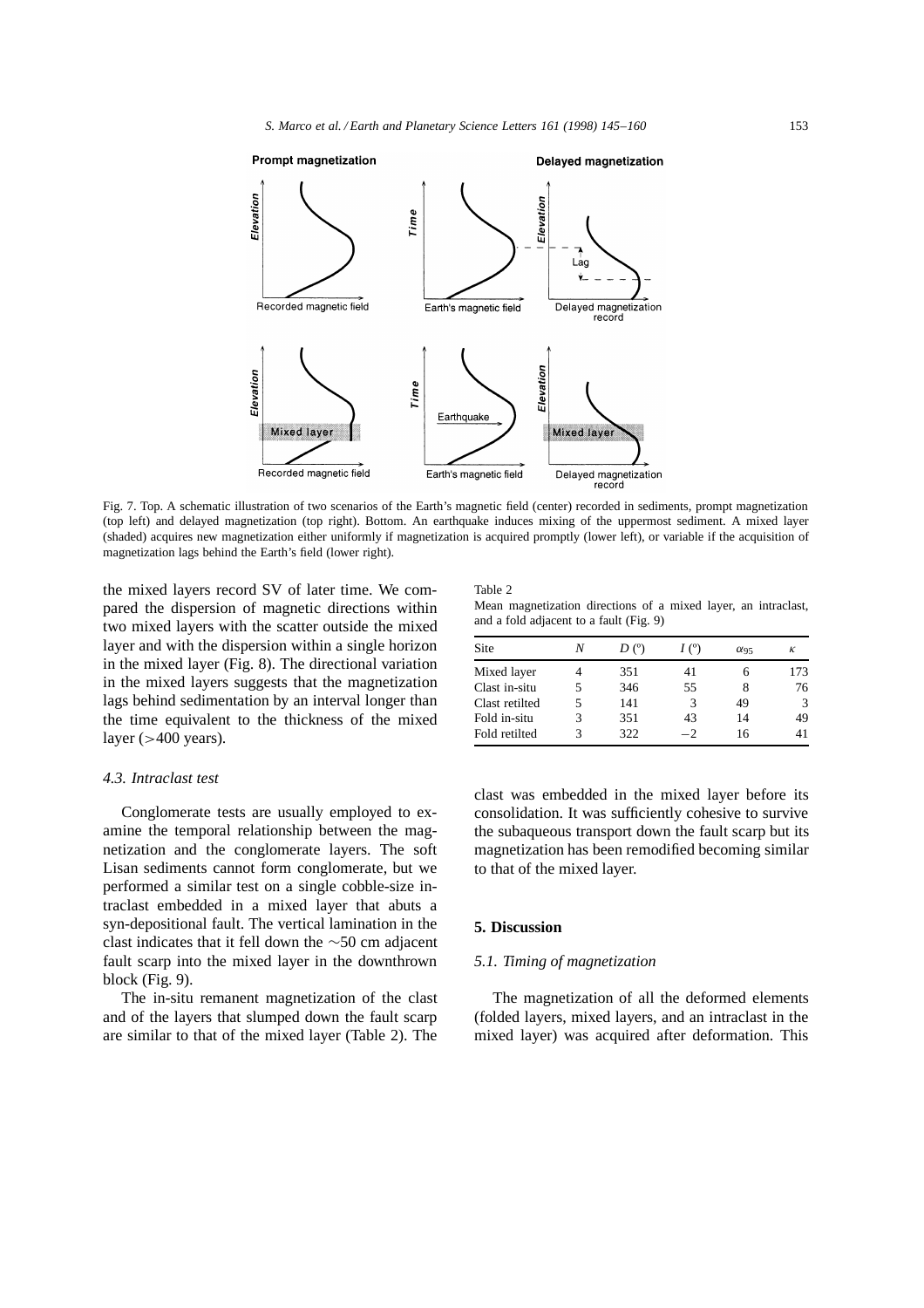

Fig. 8. A 'mixed layer test'. (A) Declinations and inclinations of samples in a 28-cm-thick mixed layer, from 1055 to 1083. Nine samples from level 1077 (arrow) cluster significantly tighter than the rest of the samples. (B) Equal-angle projection of the same points shows the small scatter of the horizontal set of samples (open circles) and the significantly larger scatter of the vertical set (stars).

deformation is intraformational, and thus the magnetization does not postdate the entire Lisan Formation. The deformation features and the tests indicate that the Lisan sediments remained water-saturated for hundreds of years, enabling the magnetic particles to rotate in response to the magnetic torque; only after consolidation was the magnetization locked-in. The post-deformation magnetization acquired at the base of an 80-cm-thick layer indicates that the time



Fig. 9. An intraclast embedded in a mixed layer, and a slump abutting a fault show post-faulting magnetization. In-situ directions of the fold, the intraclast, and the mixed layer (except for one sample) are north trending with 40º–55º inclinations. Tilt-corrected directions are scattered (Table 2).

between deposition and locking-in may be as long as 900 years. This estimate agrees with several other studies [14], although Tauxe [16] concluded that in quiet sedimentary environments, the realignment of magnetic particles due to a change in the geomagnetic field is negligible. Tauxe [16] argued that the magnetization is locked even before consolidation and it is only vulnerable to strong mechanical disturbances such as earthquakes, turbidity currents, etc. Estimates of the lock-in depth in pelagic sediments are between 30 cm [17] and only 3–4 cm [18]. In pelagic sediments  $(0.01-0.001$  mm/year deposition rate) this depth range is equivalent to 300– 9000 years. Okada and Niitsuma [19] measured 42 cm lock-in depths in siltstone of high deposition rate  $(1.8-3.7 \text{ mm/year})$ . This depth is equivalent to 110–230 years. The estimated time of magnetization lock-in in the Lisan is within the range proposed by Hartl and Tauxe [18]. The detailed mechanism of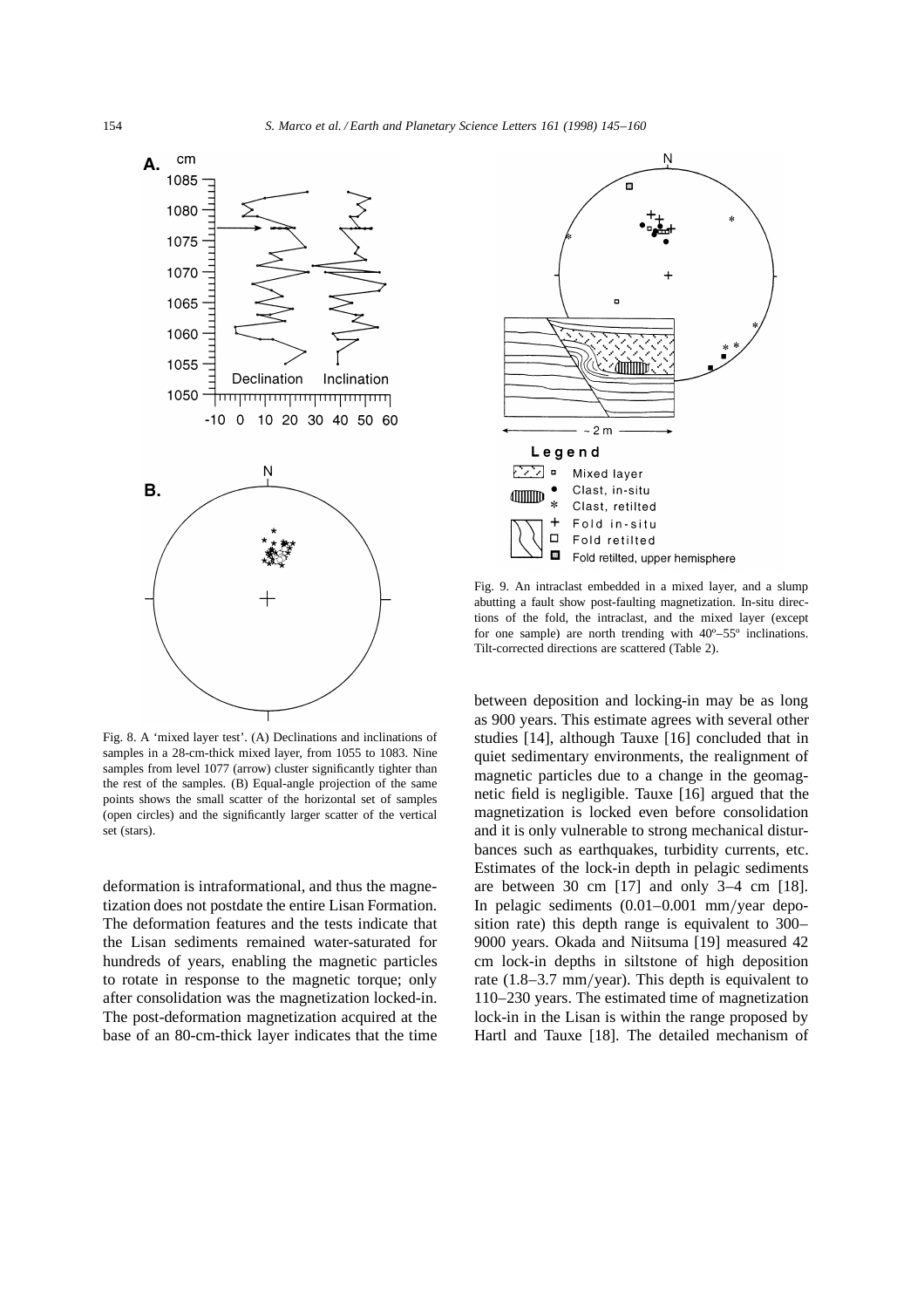

Fig. 10. A scheme of locking-in of the magnetization. The vertical bar represents the depths on the order of tens of cm that is equivalent to hundreds of years. Until locked, the magnetization is unstable as the particles can rotate and realign with a changing field direction. At larger depths of several meters compaction may cause inclination shallowing.

locking-in and what controls the depth and time lag of magnetization are still open questions. Our data support the model shown in Fig. 10.

# *5.2. Secular variation*

The SV curve shows three directional variations: high-frequency swings  $(10^1-10^2 \text{ years})$ , low-frequency variation of the mean direction  $(10^3 \text{ years})$ , and a trend of inclination steepening toward the top of the section ( $\sim$ 1°/m). These variations rule out complete post-Lisan remagnetization. The horizon test (Table 1) shows that dispersion in a single horizon is very small, similar to that within lava flows. Similarly, the layers that were extensively sampled (twelve samples in the same 2 cm stratigraphic horizon) show significantly tighter clustering of magnetic directions than any vertical section. The variation is principally vertically (and time) dependent.

Interesting features of the field behavior emerge from the directional data. A few of the fast apparent changes are caused by a single sample that deviates markedly from the samples above and below it, but most of the directional swings span several samples and display serial correlation, suggesting that they record SV (Fig. 11). The rapid movement is probably the combined effect of true changes in the geomagnetic field and sampling, handling, and mea-



Fig. 11. (A) Examples of rapid fluctuations of the measured field. Declinations (solid circles) change gradually from 348º at 1030 cm (sample 1) to 12º at 1038 cm (sample 4) whereas the inclinations (open circles) zig-zag. The angular changes are 13º from sample 1 to sample 2,  $17^{\circ}$  from 2 to 3,  $6^{\circ}$  from 3 to 4, and 18º from 5 to 6. The total angular change from 1030 cm to 1045 (1 to 6) is  $32^\circ$ . Sedimentation rate of 0.86 mm/year yields an angular velocity of 0.25°/year from 1 to 6 but  $\sim$ 1°/year between intermediate points. (B) Equal-area projection of points 1–6.

surement processes. Assuming that the scatter within the horizontally sampled sites gives a measure of the non-field errors we estimate them at less than 6º. The small scatter of the directions within single horizons (Table 1) and the reproducible pattern (Fig. 4) are evidence that the high-frequency fluctuations mostly reflect the behavior of the field. We are not able to quantify the proportion of geomagnetic field and non-field contributions but apparently signals larger than 15º, as well as directional changes that span several samples are probably true geomagnetic SV. Similar observations led Valet et al. [20] to the same conclusions.

We estimated the rates of change in the present record by dividing the angle between successive directions by the time difference. The time difference is taken as the elevation difference between the two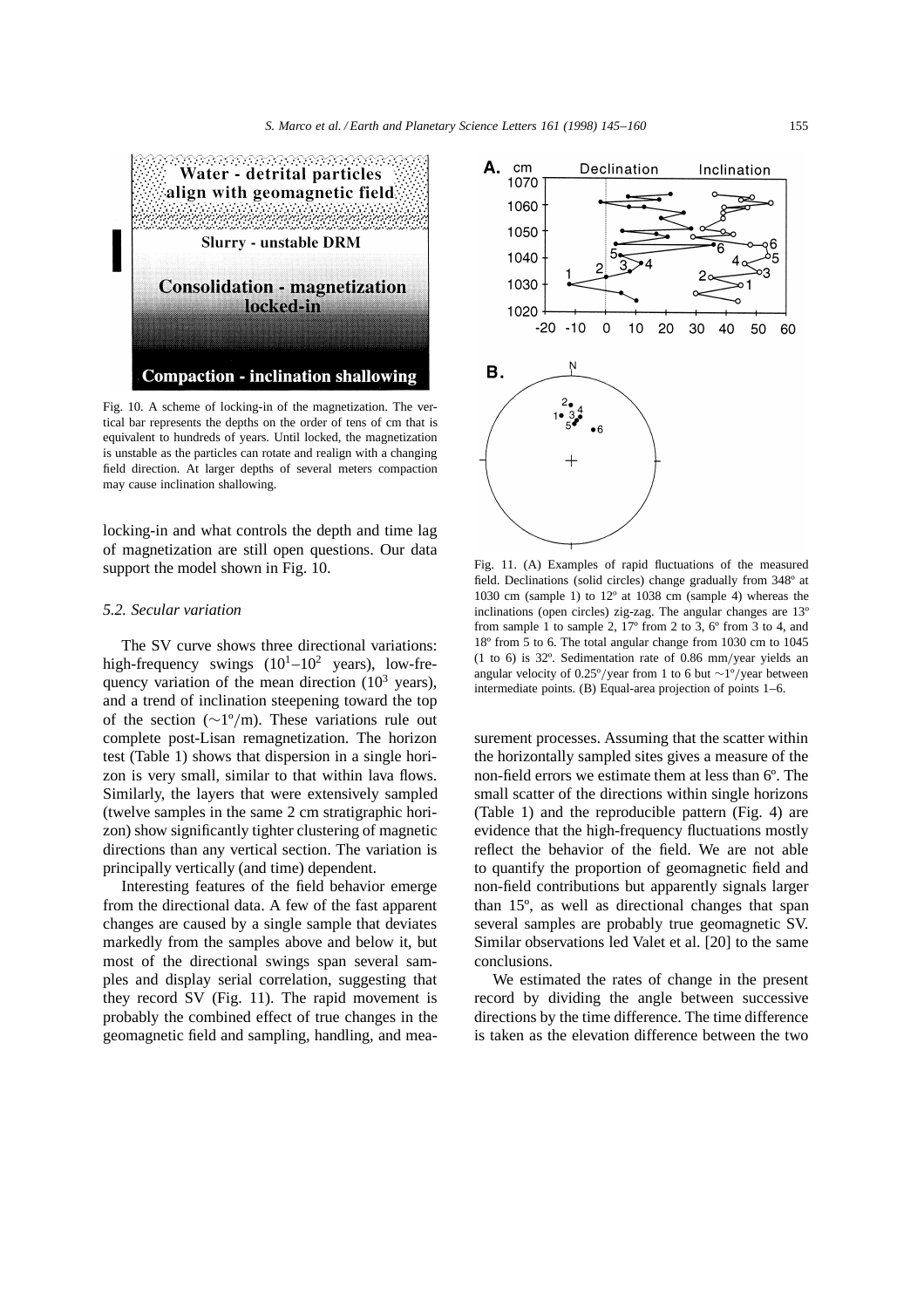samples divided by an assumed constant sediment accumulation rate of  $0.86$  mm/year.

The fastest angular change is  $4.6^{\circ}/year$  with an average of  $0.57^{\circ} \pm 0.57^{\circ}$ /year. More rapid changes occur around 1 m, 6 m, 12 m, and 19 m. The changes above 20 m are more variable and distinct peaks are hard to define.

The high-frequency fluctuations observed appear in SV curves of other Quaternary sediments (e.g., [19,21–23]), from lava flows (e.g., [13,24]), and also from Cretaceous shales [20]. The directional swings of up to 40º change in a few decades are intriguing. Historical records suggest that such rapid changes are probably very rare [25]: angular change in the last 2 ka is of the order of  $10^{-1}$ <sup>o</sup>/year. Measurements of the historical field show rates of change from  $10^{-3}$  to  $10^{-10}$ /year. For example, the declination in England changed gradually from 11.5ºE in 1576



Fig. 12. The smoothed directions with corresponding  $\alpha_{95}$  angles (gray bars). Each point in the smoothed curve is the Fisher mean of six consecutive samples. The averaged groups are moved by single-sample steps.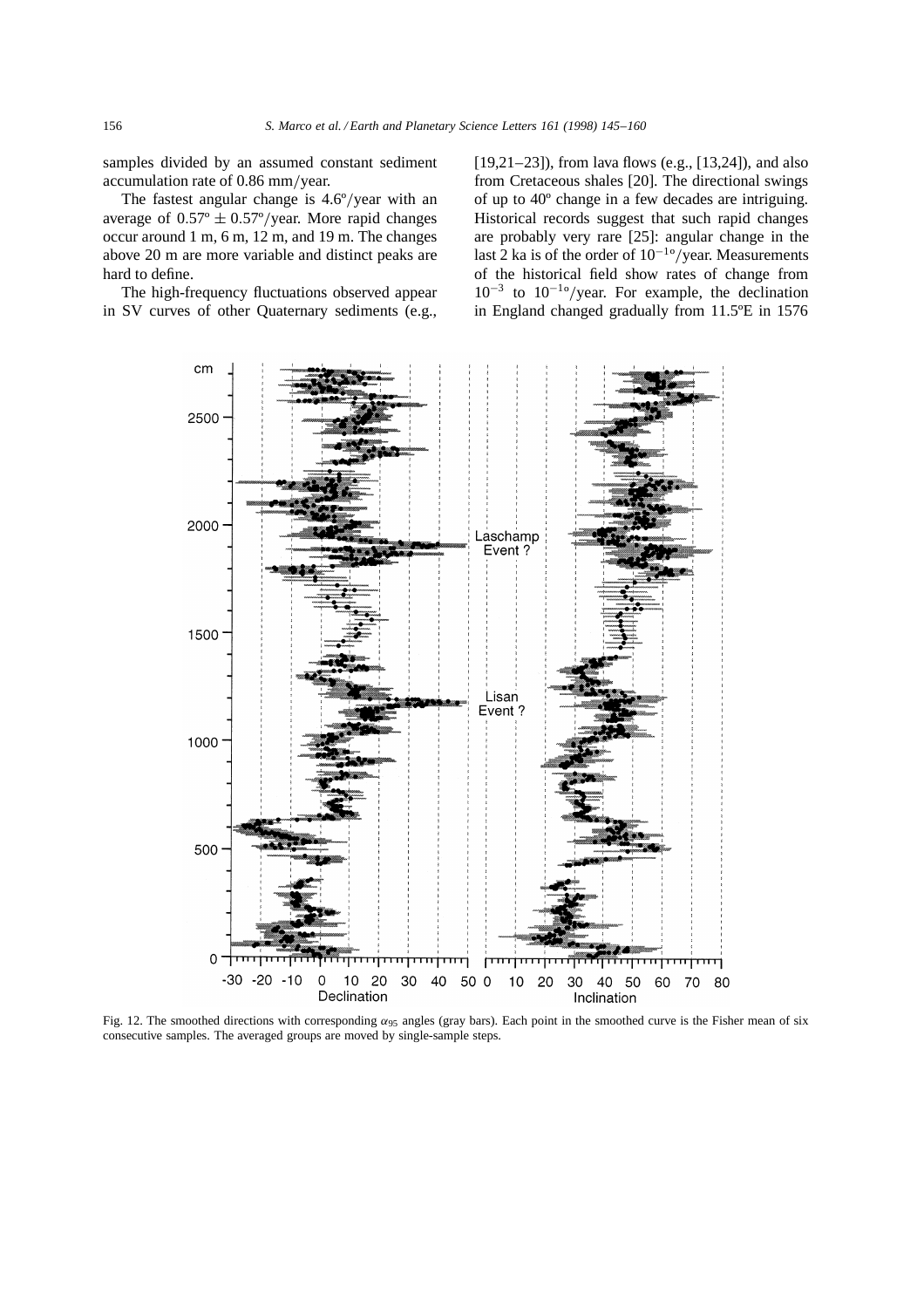to 24ºW in 1823 [14]. The declination change in China between A.D. 850 and 1100 was 30º [25]. Suggestions for very rapid paleodirectional changes include a complete reversal within 38 years [19] and up to 6º daily change during a reversal [26,27]. If correct, extremely rapid changes are possible, but they are not as frequent as we have observed in the Lisan. The angular changes in the Lisan Formation are mostly within the range of the historical record, but episodes with high rates are more frequent than the common historical rates, and the peak rates in the Lisan are up to ten times faster than historical record.

In order to examine the effect of noise and outliers we smoothed the directional variation by a six-point Fisher mean (Fig. 12). Integrating the distribution of angular change rates calculated from the raw data (Fig. 13) shows that an angular change of less than  $0.1\degree$ /vear prevailed during 13% of the record and for 83% of the time the angular change is below  $1^{\circ}/\text{year}$ . The smoothing results in a maximum change rate of 0.66°/year and a mean rate of  $0.10 \pm 0.10$ °/year. During 68% of the time the change rate is below  $0.1^{\circ}/\text{year}.$ 

There is no 'objective' procedure for choosing the 'correct' smoothing method but we believe that the prominent features of the smoothed curve reflect the behavior of the geomagnetic field.

#### *5.3. Inclination shallowing*

The inclinations in the Lisan Formation are significantly shallower than GAD in the lower part and become steeper upward. A linear regression (Fig. 4) shows an increase of  $1^{\circ}/m$  ( $R = 0.62$ ). The trend may reflect progressive compaction that caused rotation of inclined elongated magnetic particles. This hypothesis should be tested independently.

#### *5.4. Geomagnetic excursions*

Merrill and McFadden [28] distinguish between 'reversal excursion' in which the virtual geomagnetic pole (VGP) departs by more than 90º from its time-averaged position for the epoch, and excursions in which the VGP deviates by more than 40º but less than 90º. They also emphasize the requirement for convincing data recorded at multiple sites.

Fig. 14 shows that several VGPs deviate more



Fig. 13. Distributions of annual angle changes calculated from the raw Lisan data (gray symbols) and smoothed (solid symbols). (A) The angular change per year in the studied section showing clear peak values at 1 m, 6 m, 12 m, and 19 m. Above 20 m clear peaks are hard to define. Envelopes show persistence of general shape and levels of peaks. (B) The time fractions in which different angular change rates occurred.

than 40º from the geographic north (i.e., they plot south of latitude 50°). These points cluster at  $\sim$ 12 m, where the declinations change gradually from north to northeast and then turn back to north and at  $\sim$ 19 m where directional changes are rapid, the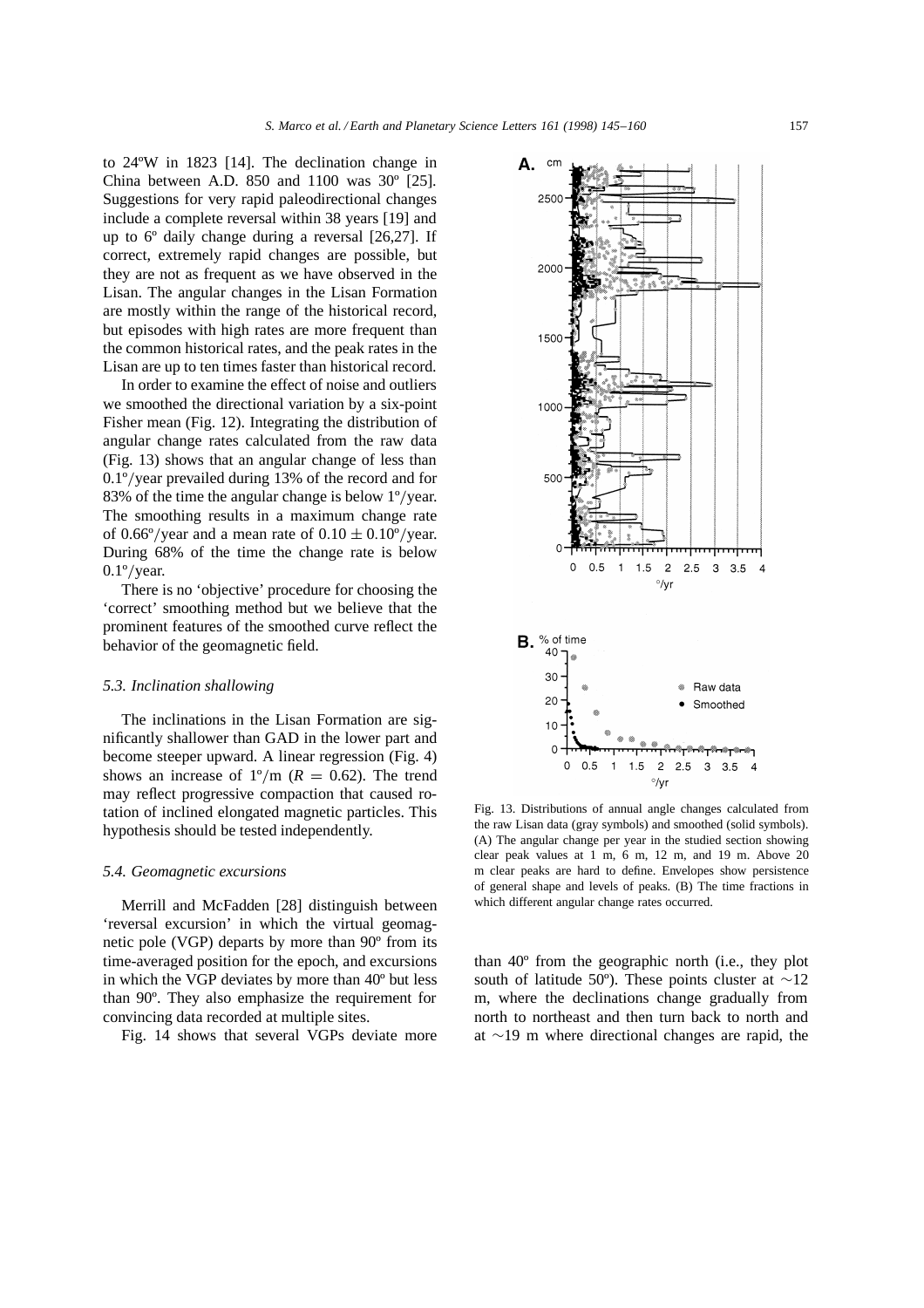

Fig. 14. Deviations of VGPs from the geocentric axial dipole (GAD). Deviations by more than 40º are conspicuous at 12 m and 19 m, corresponding to 52 ka and 41 ka, respectively [9].

declinations are 40º–60º, and the inclinations are over 70º (Fig. 4).

The paleomagnetic record at a single locality is not sufficient to verify a magnetic excursion. Sampling of additional comparative contemporaneous sections is required. The most widely accepted excursions are also characterized by geomagnetic intensity drop and we currently have no paleointensity data. Still, it is noteworthy that the U-series age at 19 m is 41 ka [9] which coincides with the timing of the Laschamp excursion event [24,29–31]. The duration of the event observed in the Lisan,  $\sim$ 18.5–19.5 ka, conforms with that suggested by other workers [32]. Moreover, the anomalous directions coincide with larger and faster direction changes, similar to Valet et al.'s observations of a significant increase of the fluctuations during a reversal [20]. We therefore suspect that the Laschamp is recorded at about 19 m in PZ1. The anomaly observed at  $\sim$ 12 m corresponds in time to 52 ka [9]. No geomagnetic event is known at this time elsewhere, save perhaps a 49–52 ka inclination anomaly in the Gulf of California interpreted as the Laschamp event [33]. We tentatively term it the *Lisan geomagnetic event*. Its existence may be confirmed by future studies.

# **6. Conclusions**

(1) NRM in the Lisan Formation was acquired several hundreds of years after deposition, evident in post-deformation magnetization of a variety of syn-sedimentary features.

(2) The mean direction of the magnetic field is  $45^{\circ}/005^{\circ}$  ( $\alpha_{95} = 1^{\circ}$ ;  $\kappa = 22$ ) and the mean VGP is at 84°N, 171°E (dp = 1.7; dm = 1.3).

(3) Three types of secular variation are observed: high-frequency swings, low-frequency variation of the mean direction, and a trend of inclination steepening toward the top of the section.

(4) During 83% of our record the rate of change is less than  $1^{\circ}/$ year. Most of the directional change rates in the Lisan are comparable to the historical changes. The most rapid directional changes in the Lisan are significantly more frequent and up to ten times faster than those in the historical record.

(5) No reversed polarity is observed, but excursions may be recorded where the VGPs deviate by more than 40º from the geographic north. These occur at stratigraphic levels where U-series ages are about 52 ka and 41 ka. The latter may correlate with the Laschamp excursion but the 52 ka 'Lisan' declination event is not observed elsewhere. The verification of these events requires repetition in other sections.

# **Acknowledgements**

This project is part of a large-scale research on the geology of the Lisan Formation conducted by Abraham Starinsky (A.S.), the Institute of Earth Sciences, the Hebrew University of Jerusalem. It was funded by the US–Israel Binational Science Foundation grant #9200346 to A.S., M.O.M., H.R., and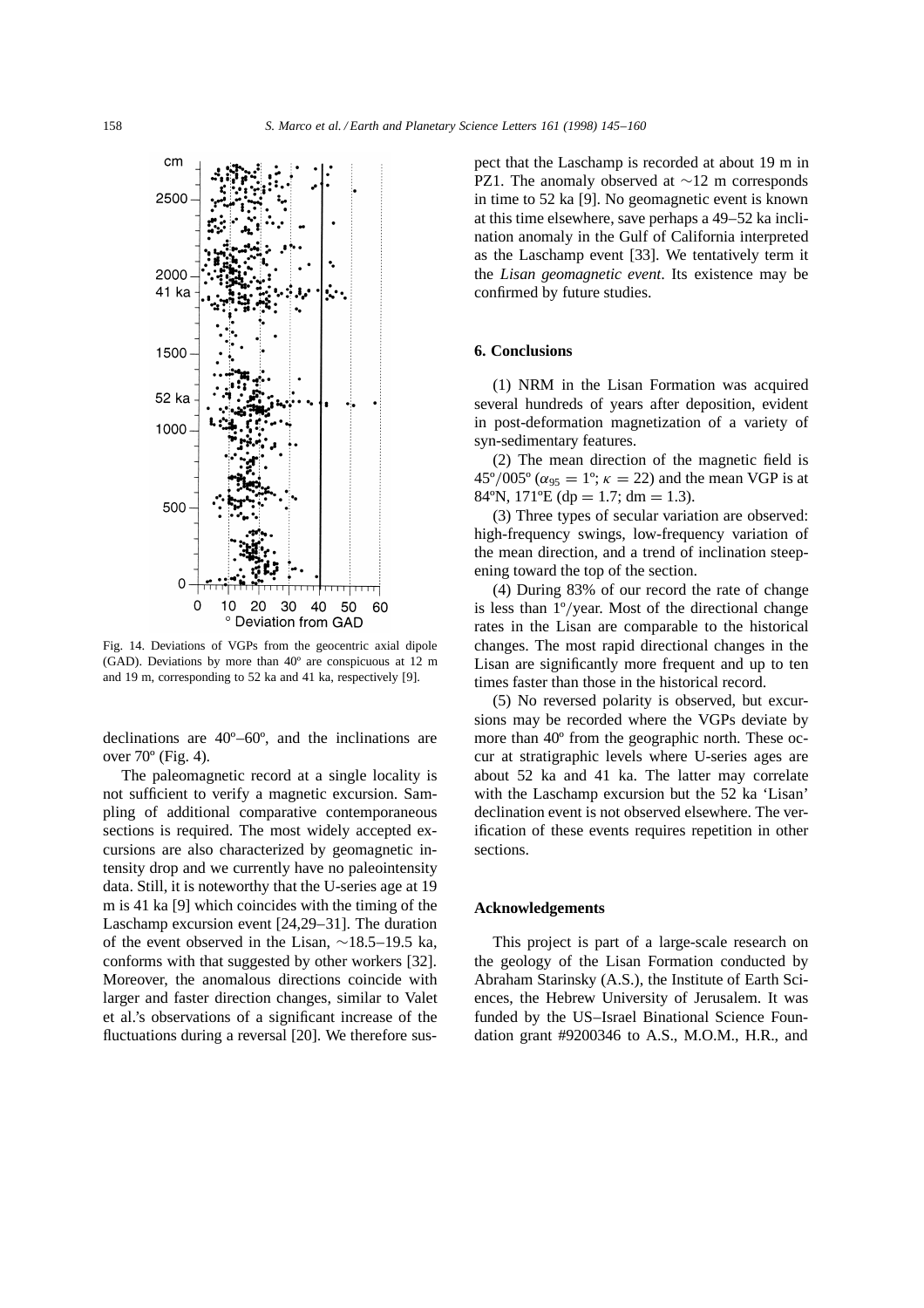M.S. We are grateful to Amotz Agnon, Alexandra Schramm, and Steve Goldstein for constructive and fruitful discussions and help in fieldwork. Thanks to Ori Gonen and Revital Ken-Tor for assistance in operating the magnetometer and in fieldwork, and to Rami Weinberger, Yuval Bartov, Ofra Klein, Noya Shilony, Amir Sagy, and Malka Machlus, for help in the field. Reviews by Gillian Turner and Niels Abrahamsen are highly appreciated. *[RV]*

#### **References**

- [1] V. Courtillot, J.L. LeMouël, Time variations of the Earth's magnetic field: from daily to secular, Annu. Rev. Earth Planet. Sci. 16 (1988) 389–476.
- [2] S. Marco, A. Agnon, Prehistoric earthquake deformations near Masada, Dead Sea graben, Geology 23 (1995) 695– 698.
- [3] S. Marco, M. Stein, A. Agnon, H. Ron, Long term earthquake clustering: a 50,000 year paleoseismic record in the Dead Sea Graben, J. Geophys. Res. 101 (1996) 6179–6192.
- [4] Z.B. Begin, A. Ehrlich, Y. Nathan, Lake Lisan, the Pleistocene precursor of the Dead Sea, Geol. Surv. Isr. Bull. 63 (1974) 30.
- [5] A. Katz, N. Kolodny, Hypersaline brine diagenesis and evolution in the Dead Sea Lake Lisan system (Israel), Geochim. Cosmochim. Acta 53 (1989) 59–67.
- [6] M. Stein, A. Starinsky, A. Katz, S. Goldstein, M. Machlus, A. Schramm, Strontium isotopic, chemical, and sedimentological evidence for the evolution of Lake Lisan and the Dead Sea, Geochim. Cosmochim. Acta 61 (1997) 3975– 3992.
- [7] A. Kaufman, U series dating of Dead Sea basin carbonates, Geochim. Cosmochim. Acta 35 (1971) 1269–1281.
- [8] A. Kaufman, Y. Yechieli, M. Gardosh, Reevaluation of the lake-sediment chronology in the Dead Sea Basin, Israel, based on new Th<sup>230</sup>/U<sup>234</sup> dates, Quat. Res. 38 (1992) 292– 304.
- [9] A. Schramm, Uranium series and  $C^{14}$  dating of Lake Lisan (paleo Dead Sea) sediments: implications for  $C^{14}$  time-scale calibration and relation to global paleoclimate, Ph.D. thesis, Göttingen University, 1997.
- [10] S. Marco, H. Ron, Paleomagnetism of the Lisan Formation, The Geophysical Institute of Israel, 959/22/96, 1997.
- [11] M. Machlus, M. Stein, Y. Kolodny, H. Strauss, J. Viezer, High resolution  $\delta^{18}O$  and Sr/Ca: monitors of the geochemical evolution of Lake Lisan — the Pleistocene precursor of the Dead Sea, Terra Nostra, 4/97, 1997.
- [12] R. Day, M.D. Fuller, V.A. Schmidt, Hysteresis properties of titanomagnetites: grain-size and compositional dependence, Phys. Earth Planet. Inter. 13 (1977) 260–267.
- [13] M.O. McWilliams, R.T. Holcomb, D.E. Champion, Geomagnetic secular variation from 14C-dated lava flows on

Hawaii and the question of the Pacific non-dipole low, Philos. Trans. R. London A 306 (1982) 211–222.

- [14] R.F. Butler, Paleomagnetism, Blackwell, Oxford, 1992, 319 pp.
- [15] M.W. McElhinny, Statistical significance of the fold test in paleomagnetism, Geophys. J. R. Astron. Soc. 8 (1964) 338–340.
- [16] L. Tauxe, Sedimentary records of relative paleointensity of the geomagnetic field: theory and practice, Rev. Geophys. 31 (1993) 319–354.
- [17] D.V. Kent, D.A. Schneider, Correlation of paleointensity records in the Brunhes/Matuyama polarity transition interval, Earth Planet. Sci. Lett. 129 (1995) 135–144.
- [18] P. Hartl, L. Tauxe, A precursor to the Matuyama/Brunhes transition-field instability as recorded in pelagic sediments, Earth Planet. Sci. Lett. 138 (1996) 121–135.
- [19] M. Okada, N. Niitsuma, Detailed paleomagnetic records during the Brunhes–Matuyama geomagnetic reversal, and a direct determination of depth lag for magnetization in marine sediments, Phys. Earth Planet. Inter. 56 (1989) 133– 150.
- [20] J.P. Valet, C. Laj, P. Tucholka, High-resolution sedimentary record of a geomagnetic reversal, Nature 322 (1986) 27–32.
- [21] R. Thompson, G.M. Turner, M. Stiller, A. Kaufman, Near East paleomagnetic secular variation recorded in sediments from the Sea of Galilee (Lake Kinneret), Quat. Res., 1985.
- [22] P.R. Readman, N. Abrahamsen, Geomagnetic secular variation from Holocene lake sediments of Sorø Sø, Denmark, Earth Planet. Sci. Lett. 62 (1990) 4–18.
- [23] L. Peng, J.W. King, A late Quaternary geomagnetic secular variation record from Lake Waiau, Hawaii, and the question of the Pacific nondipole law, J. Geophys. Res. 97 (1992) 4407–4424.
- [24] S. Levi, H. Audunsson, R.A. Duncan, L. Kristjansson, P.Y. Gillot, S.P. Jakobsson, Late Pleistocene geomagnetic excursion in Icelandic lavas: confirmation of the Laschamp excursion, Earth Planet. Sci. Lett. 96 (1990) 443–457.
- [25] R.T. Merrill, M.W. McElhinny, The Earth's Magnetic Field, Academic Press, London, 1983, 401 pp.
- [26] S.C. Coe, M. Prévot, Evidence suggesting extremely rapid field variation during a geomagnetic reversal, Earth Planet. Sci. Lett. 92 (1989) 292–298.
- [27] R.S. Coe, M. Prévot, P. Camps, New evidence for extraordinarily rapid change of the geomagnetic field during a reversal, Nature 374 (1995) 687–692.
- [28] R.T. Merrill, P.L. McFadden, Geomagnetic field stability: reversal events and excursions, Earth Planet. Sci. Lett. 121 (1994) 57–69.
- [29] N. Bonhommet, J. Zähringer, Paleomagnetism and potassium argon determinations of the Laschamp geomagnetic polarity event, Earth Planet. Sci. Lett. 6 (1969) 43–46.
- [30] M. Condomines, Age of the Olby–Laschamp geomagnetic polarity event, Nature 276 (1978) 257–258.
- [31] N.R. Nowaczyk, T.W. Frederichs, A. Eisenhauer, G. Gard, Magnetostratigraphic data from late Quaternary sediments from the Yermak Plateau, Arctic Ocean: evidence for four